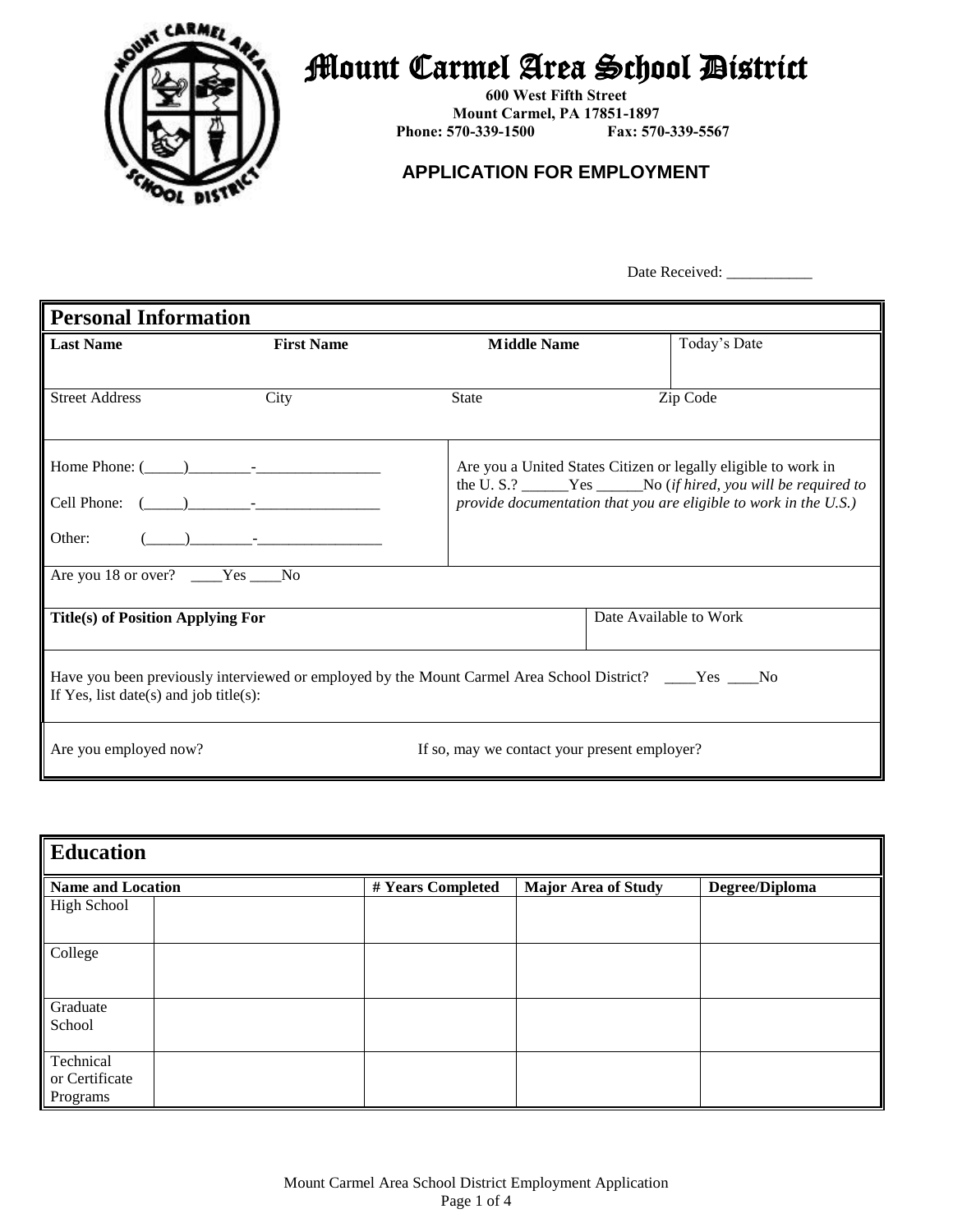

**600 West Fifth Street Mount Carmel, PA 17851-1897 Phone: 570-339-1500 Fax: 570-339-5567**

 $\overline{\mathbf{1}}$ 

#### **APPLICATION FOR EMPLOYMENT**

| <b>Employment History</b> |                 |                    | Please provide the following information for your previous employers, beginning with<br>the most recent: (Please attach an additional page if necessary, do not use "see attached resume".) |
|---------------------------|-----------------|--------------------|---------------------------------------------------------------------------------------------------------------------------------------------------------------------------------------------|
| Employer:                 | Dates Employed: |                    | Job Title:                                                                                                                                                                                  |
|                           |                 | $From$ $To$        |                                                                                                                                                                                             |
| Address:                  |                 |                    |                                                                                                                                                                                             |
| Telephone:                |                 | <b>Job Duties:</b> |                                                                                                                                                                                             |
| Reason for Leaving:       |                 |                    |                                                                                                                                                                                             |
| Final Salary:             |                 |                    |                                                                                                                                                                                             |
| Employer:                 | Dates Employed: |                    | Job Title:                                                                                                                                                                                  |
|                           |                 | $From$ $To$ $To$   |                                                                                                                                                                                             |
| Address:                  |                 |                    |                                                                                                                                                                                             |
|                           |                 | Job Duties:        |                                                                                                                                                                                             |
| Telephone:                |                 |                    |                                                                                                                                                                                             |
| Reason for Leaving:       |                 |                    |                                                                                                                                                                                             |
|                           |                 |                    |                                                                                                                                                                                             |
| Final Salary:             |                 |                    |                                                                                                                                                                                             |
|                           |                 |                    |                                                                                                                                                                                             |
| Employer:                 | Dates Employed: |                    | Job Title:                                                                                                                                                                                  |
|                           |                 |                    |                                                                                                                                                                                             |
| Address:                  |                 |                    |                                                                                                                                                                                             |
| Telephone:                |                 | Job Duties:        |                                                                                                                                                                                             |
| Reason for Leaving:       |                 |                    |                                                                                                                                                                                             |
| Final Salary:             |                 |                    |                                                                                                                                                                                             |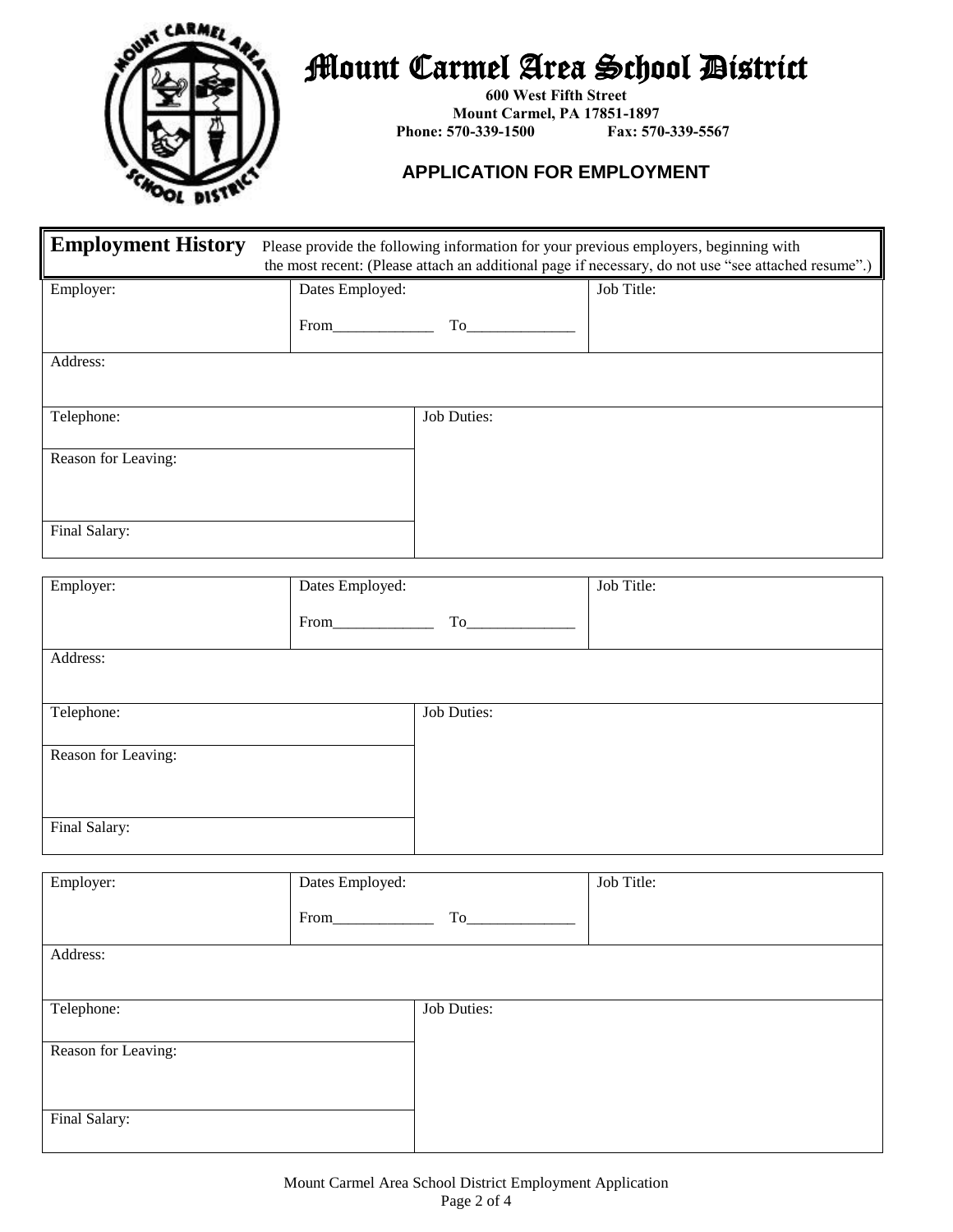

**600 West Fifth Street Mount Carmel, PA 17851-1897 Phone: 570-339-1500 Fax: 570-339-5567**

#### **APPLICATION FOR EMPLOYMENT**

| Employer:           | Dates Employed: |                    | Job Title: |
|---------------------|-----------------|--------------------|------------|
|                     | From            | To_                |            |
| Address:            |                 |                    |            |
|                     |                 |                    |            |
| Telephone:          |                 | <b>Job Duties:</b> |            |
|                     |                 |                    |            |
| Reason for Leaving: |                 |                    |            |
|                     |                 |                    |            |
|                     |                 |                    |            |
| Final Salary:       |                 |                    |            |
|                     |                 |                    |            |

| Employer:           | Dates Employed: |             | Job Title: |
|---------------------|-----------------|-------------|------------|
|                     | From            | To          |            |
| Address:            |                 |             |            |
| Telephone:          |                 | Job Duties: |            |
| Reason for Leaving: |                 |             |            |
|                     |                 |             |            |
| Final Salary:       |                 |             |            |

Describe your qualifications for the type of employment you are seeking: (Please include skills, special training, etc.) \_\_\_\_\_\_\_\_\_\_\_\_\_\_\_\_\_\_\_\_\_\_\_\_\_\_\_\_\_\_\_\_\_\_\_\_\_\_\_\_\_\_\_\_\_\_\_\_\_\_\_\_\_\_\_\_\_\_\_\_\_\_\_\_\_\_\_\_\_\_\_\_\_\_\_\_\_\_\_\_\_\_\_\_\_\_\_\_\_\_\_\_\_\_\_\_\_\_

 $\overline{a_1}$  ,  $\overline{a_2}$  ,  $\overline{a_3}$  ,  $\overline{a_4}$  ,  $\overline{a_5}$  ,  $\overline{a_6}$  ,  $\overline{a_7}$  ,  $\overline{a_8}$  ,  $\overline{a_9}$  ,  $\overline{a_9}$  ,  $\overline{a_9}$  ,  $\overline{a_9}$  ,  $\overline{a_9}$  ,  $\overline{a_9}$  ,  $\overline{a_9}$  ,  $\overline{a_9}$  ,  $\overline{a_9}$  ,

\_\_\_\_\_\_\_\_\_\_\_\_\_\_\_\_\_\_\_\_\_\_\_\_\_\_\_\_\_\_\_\_\_\_\_\_\_\_\_\_\_\_\_\_\_\_\_\_\_\_\_\_\_\_\_\_\_\_\_\_\_\_\_\_\_\_\_\_\_\_\_\_\_\_\_\_\_\_\_\_\_\_ \_\_\_\_\_\_\_\_\_\_\_\_\_\_\_\_\_\_\_\_\_\_\_\_\_\_\_\_\_\_\_\_\_\_\_\_\_\_\_\_\_\_\_\_\_\_\_\_\_\_\_\_\_\_\_\_\_\_\_\_\_\_\_\_\_\_\_\_\_\_\_\_\_\_\_\_\_\_\_\_\_\_ \_\_\_\_\_\_\_\_\_\_\_\_\_\_\_\_\_\_\_\_\_\_\_\_\_\_\_\_\_\_\_\_\_\_\_\_\_\_\_\_\_\_\_\_\_\_\_\_\_\_\_\_\_\_\_\_\_\_\_\_\_\_\_\_\_\_\_\_\_\_\_\_\_\_\_\_\_\_\_\_\_\_

\_\_\_\_\_\_\_\_\_\_\_\_\_\_\_\_\_\_\_\_\_\_\_\_\_\_\_\_\_\_\_\_\_\_\_\_\_\_\_\_\_\_\_\_\_\_\_\_\_\_\_\_\_\_\_\_\_\_\_\_\_\_\_\_\_\_\_\_\_\_\_\_\_\_\_\_\_\_\_\_\_\_\_\_\_\_\_\_\_\_\_\_\_\_\_\_\_\_\_

\_\_\_\_\_\_\_\_\_\_\_\_\_\_\_\_\_\_\_\_\_\_\_\_\_\_\_\_\_\_\_\_\_\_\_\_\_\_\_\_\_\_\_\_\_\_\_\_\_\_\_\_\_\_\_\_\_\_\_\_\_\_\_\_\_\_\_\_\_\_\_\_\_\_\_\_\_\_\_\_\_\_\_\_\_\_\_\_\_

Please list any special awards, honors, scholarships, or offices held.